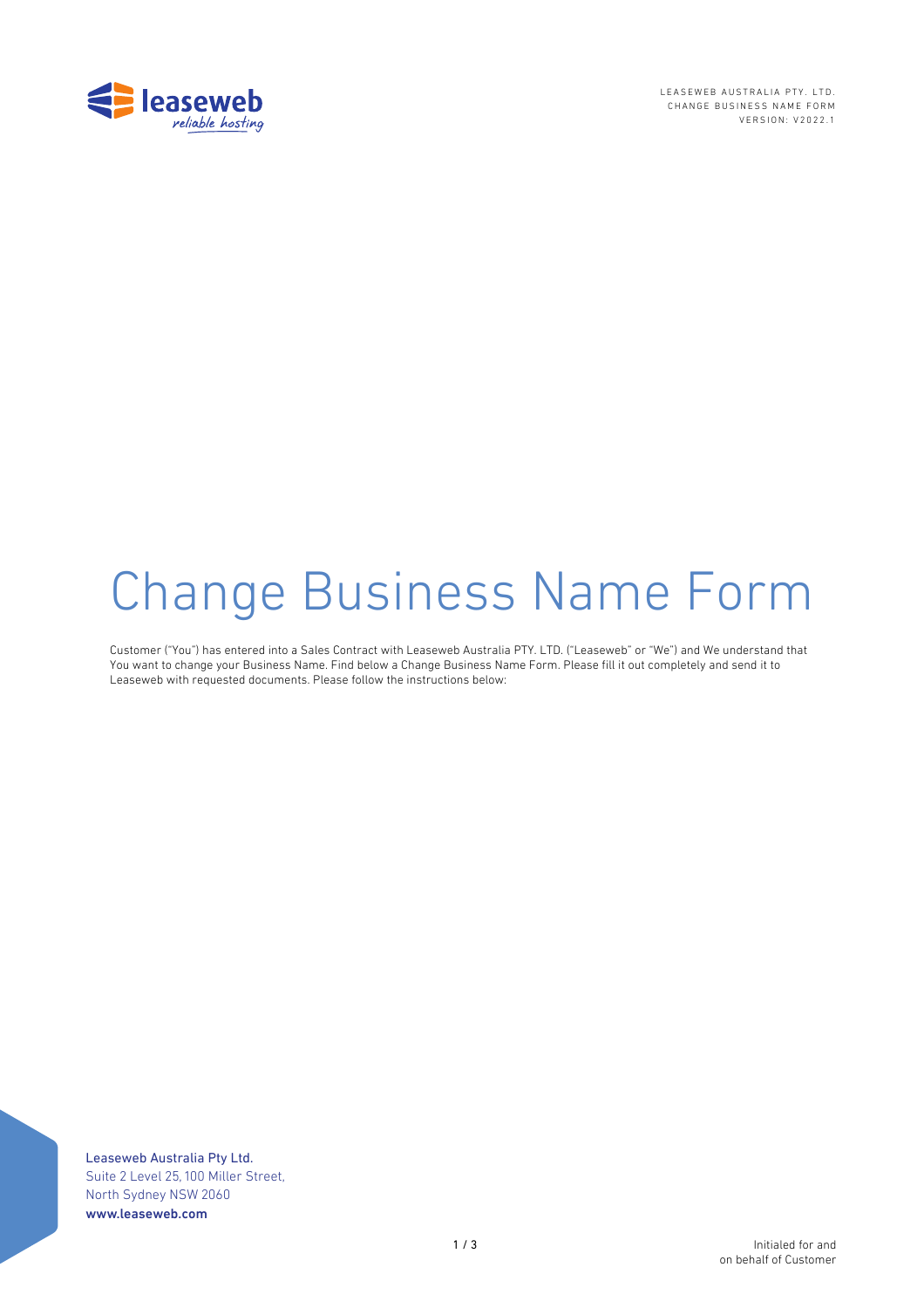

## Current Business Name

| Business name                |  |
|------------------------------|--|
| Leaseweb customer number     |  |
| Business registration number |  |
| Registered address           |  |
| VAT registration number      |  |

## New Business Name

|                                                                                                                                                                                                                                                                                                                    | Leaseweb customer number (2002) 2003 and 2004 and 2004 and 2004 and 2004 and 2004 and 2004 and 2004 and 2004 and 2004 and 2004 and 2004 and 2004 and 2004 and 2004 and 2004 and 2004 and 2004 and 2004 and 2004 and 2004 and 2 |
|--------------------------------------------------------------------------------------------------------------------------------------------------------------------------------------------------------------------------------------------------------------------------------------------------------------------|--------------------------------------------------------------------------------------------------------------------------------------------------------------------------------------------------------------------------------|
|                                                                                                                                                                                                                                                                                                                    |                                                                                                                                                                                                                                |
|                                                                                                                                                                                                                                                                                                                    |                                                                                                                                                                                                                                |
|                                                                                                                                                                                                                                                                                                                    |                                                                                                                                                                                                                                |
|                                                                                                                                                                                                                                                                                                                    |                                                                                                                                                                                                                                |
|                                                                                                                                                                                                                                                                                                                    |                                                                                                                                                                                                                                |
| Authorised signatory                                                                                                                                                                                                                                                                                               |                                                                                                                                                                                                                                |
| this is the representative with power to sign a<br>Contract and to commit the company to a<br>binding Contract, which is publicly available<br>e.g. company registry.<br>**Please use a generic email address for<br>purpose of avoiding risk of personal data use<br>whereby Leaseweb pursues privacy by default. | Last name entirely and the state of the state of the state of the state of the state of the state of the state of the state of the state of the state of the state of the state of the state of the state of the state of the  |
|                                                                                                                                                                                                                                                                                                                    | Business email address and the control of the control of the control of the control of the control of the control of the control of the control of the control of the control of the control of the control of the control of  |
|                                                                                                                                                                                                                                                                                                                    |                                                                                                                                                                                                                                |
|                                                                                                                                                                                                                                                                                                                    | Business mobile number that the control of the control of the control of the control of the control of the control of the control of the control of the control of the control of the control of the control of the control of |

### Terms and conditions:

#### APPLICABLE CONTRACT DOCUMENTATIONS

**1.1.** Customer is aware that Leaseweb applies Sales Terms and Conditions, which Sales Terms and Conditions include provisions to ensure compliance with the General Data Protection Regulation, and Policies with respect to the use of its Services and that such are applicable to – and part of - the Sales Contract. Customer is further aware that the scope and nature of the services offered by Leaseweb are set forth in the Services Specifications, that the performance parameters or service levels with respect to the services offered by Leaseweb are set forth in the Support and Service Levels; and that such are applicable to -and part of- the Sales Contract.

**1.2.** Customer hereby assume and agree that the Sales Terms and Conditions, the Policies, Services Specifications, Support and Service Levels and the applicable privacy statement have been made available electronically and are published at https://www.leaseweb.com/legal.

Leaseweb Australia Pty Ltd. Suite 2 Level 25, 100 Miller Street, North Sydney NSW 2060 www.leaseweb.com